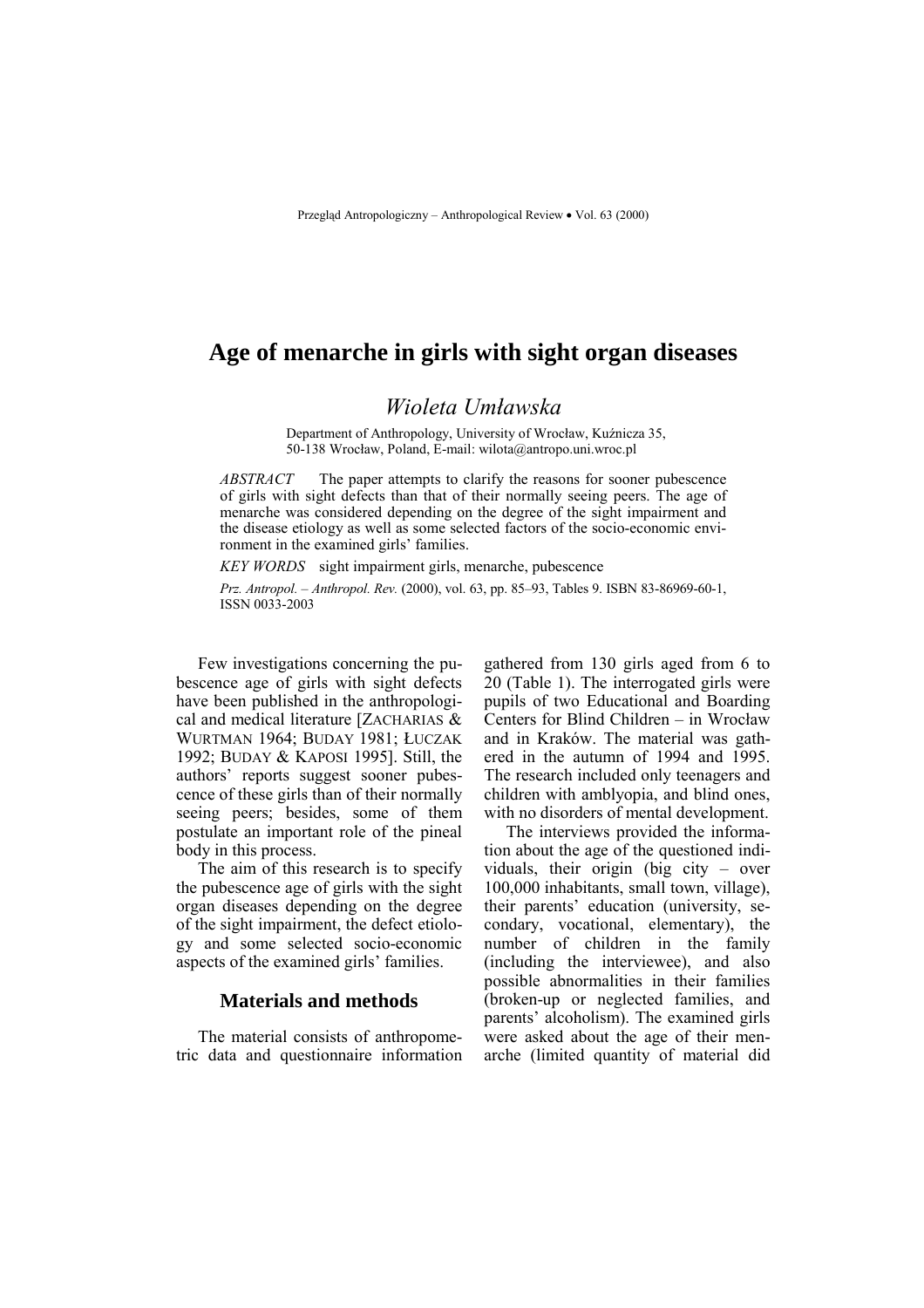**Table 1.** Age distribution of examined girls (years)

|           | Ν  |
|-----------|----|
| Age       |    |
| $6 - 8$   | 7  |
| $8 - 10$  | 9  |
| $10 - 12$ | 19 |
| $12 - 14$ | 20 |
| $14 - 16$ | 25 |
| $16 - 18$ | 36 |
| $18 - 20$ | 14 |

not allow for applying the *status quo* method). The information concerning the basis and degree of sight defect progression was obtained from medical cards of schoolgirls of both centers, the cards being supplied by doctors.

Depending on the degree of the sight impairment, two categories of the examined girls were distinguished: those with amblyopia and blind ones. Considering the disease etiology, the schoolgirls were divided into 3 groups. The first group included girls with hereditary defects and syndromes, the second one  $-$  with acquired innate defects, and the last one  $$ with defects acquired after birth, i.e., injuries, neoplasm changes or infants' retinopathy.

The frame of reference consisted of data gathered and elaborated by employees of the Department of Anthropology PAN in Wrocław within the years of 1987/88 (so-called the Fourth Anthropological Examination) for children and teenagers of Wrocław [HULANICKA *et al.* 1990]. For the statistical analysis of data *t*-Student test, variance analysis and chi- -square test were employed.

#### **Results and discussion**

The age of menarche in girls with sight deficit was determined with a retrospective method. 77 girls provided a detailed age of the menarche; 73 answers were taken into account for the analysis, and the answers of 4 girls with extreme menarche age (9.00, 9.25, 9.75 and 17.42 years of age) were rejected. The average age of menarche of girls with sight defects (Table 2) is almost 5 months sooner than the age obtained for female inhabitants of Wrocław in 1987, amounting to 13.16 years of age [HULANICKA *et al.* 1990].

**Table 2.** Characteristics of the age of menarche for all the examined girls

| the examined girls                        |  |                 |  |
|-------------------------------------------|--|-----------------|--|
|                                           |  | Me N SD min max |  |
| $12.75 \pm 0.15$ 12.67 73 1.27 9.83 15.50 |  |                 |  |

Specifying the age of menarche with the retrospective method (the only method possible to employ here) allowed for conducting it on material excluding girls who have not menstruated yet (21 girls between 10 and 13 year of age and after 13 year of age). For this reason, the median of the age distribution of the menarche was calculated. Since the median value turned out to be very close to the value turned out to be very close to the arithmetic mean  $Me = 12,67$ ;  $\bar{x} = 12,75$ ), one can assume that there has been not any significant change of the mean value.

The age of menarche was differentiated depending on the degree of the sight impairment. Blind girls have their first menstruation almost 6 months sooner than girls with amblyopia (Table 3). Yet, considering the small number of blind girls, this difference did not reach the statistical significance level. However, the etiology of the sight organ chronic disease (despite its small number), significantly differentiates the age of menarche (Table 4). Girls with acquired sight defects were the first to enter the pubescence period, and girls with innate hereditary ones  $-$  reach puberty as the last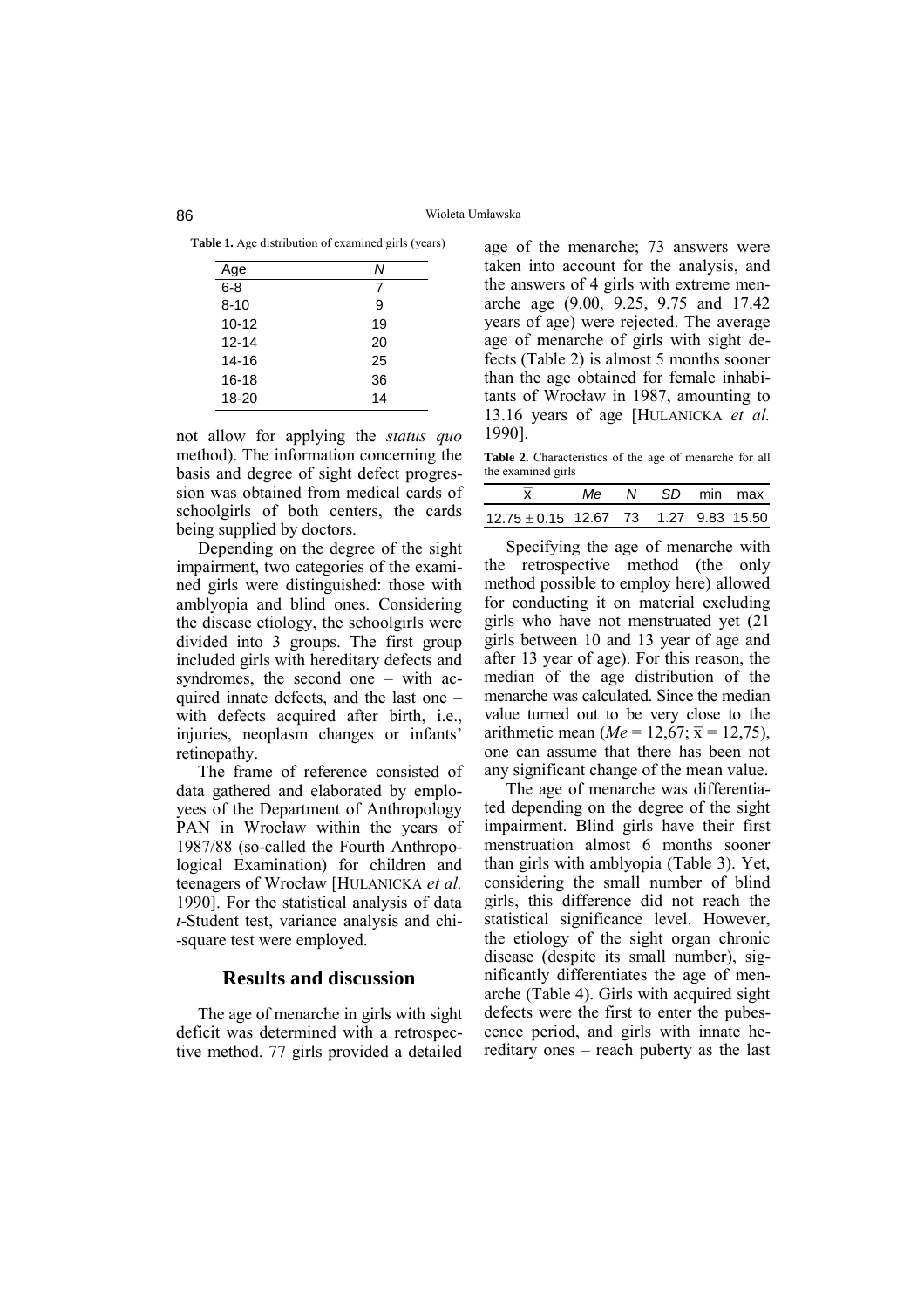**Table 3.** Age of menarche depending on degree of sight impairment

| Girls                           | x                | N  | SD   |
|---------------------------------|------------------|----|------|
| with amblyopia $12.87 \pm 0.17$ |                  | 55 | 1.29 |
| blind                           | $12.39 \pm 0.28$ | 18 | 1.18 |
| $\mathbf{r}$ $\alpha$           |                  |    |      |

Difference between categories insignificant  $(t = 1.41)$ ;  $p > 0.05$ 

**Table 4.** Age of menarche depending on etiology of sight organ chronic disease

| Kind of defect                        | x                  | N    | .SD  |
|---------------------------------------|--------------------|------|------|
| innate hereditary                     | $13.25^* \pm 0.31$ | - 17 | 1.29 |
| acquired innate                       | $12.81 \pm 0.19$   | 40   | 1.22 |
| acquired postnatal $12.08^* \pm 0.29$ |                    | 16   | 1.15 |

\* Significant difference between categories  $(F = 3.91)$ ;  $p \leq 0.05$ 

ones. The difference between the extreme groups amounted to as many as 14 months. It is worth highlighting that 80% of the examined girls with sight defects acquired after birth are prematurely born girls, and these are characterized by sooner puberty age in relation to all the remaining girls (Table 5).

**Table 5.** Age of menarche of girls born in due time and before term

| Girls born  | x                | N  | SD   |
|-------------|------------------|----|------|
| in due time | $12.92 \pm 0.16$ | 60 | 1.22 |
| before term | $11.97 \pm 0.34$ | 13 | 1 24 |
|             |                  |    |      |

Significant difference between categories (*t* = 2.56;  $p \le 0.05$ 

The age of menarche of examined girls was also evaluated depending on the environment variables. Factors determining the socio-economic status of the examined girls' families have a considerable influence on the beginning of pubescence. It is well known that the urbanization is a factor determining the age of menarche to a large extent; girls coming from big cities mature the soonest, and those coming from the villages  $-$  the latest. In the examined materials, the difference of puberty age between female inhabitants of big cities and villages is nearly 10 months, while between those coming from small towns and villages  $$ approximately 2 months (Table 6).

**Table 6.** Age at menarche of examined girls depending on urban factor

| Place of origin | x                  | Ν  | SD   |
|-----------------|--------------------|----|------|
| big city        | $12.39^* \pm 0.18$ | 39 | 1.14 |
| small town      | $13.10 \pm 0.42$   | 11 | 1.40 |
| village         | $13.21* + 0.25$    | 23 | 1.18 |
|                 |                    |    |      |

\* Significant difference between categories ( $F = 3.75$ ;  $p \le 0.05$ 

Girls' puberty was sooner in fewchildren families (one or two children in the family) than in multi-children ones (three and more children in the family). The difference, though statistically insignificant, is nearly 6 months (Table 7).

**Table 7.** Age of menarche depending on the number of children in family

| Number of<br>children in family | x                | M | .SD     |
|---------------------------------|------------------|---|---------|
| one or two                      | $12.52 + 0.19$   |   | 36 1.13 |
| three or more                   | $12.98 \pm 0.23$ |   | 37 1.38 |
|                                 |                  |   |         |

Difference between categories insignificant  $(t = 1.56)$ ;  $p > 0.05$ 

The differentiation of menarche age depending on parents' education in the analyzed material was only revealed (insignificantly) when considering the mother's educational status (Table 8). The higher the mothers' educational level, the sooner the age of their daughters' menarche.

Even though it was not possible to specify the nature of all the examined girls' families, the family irregularities, despite a small number of questionnaires, seem to delay the girls' puberty rate (Table 9).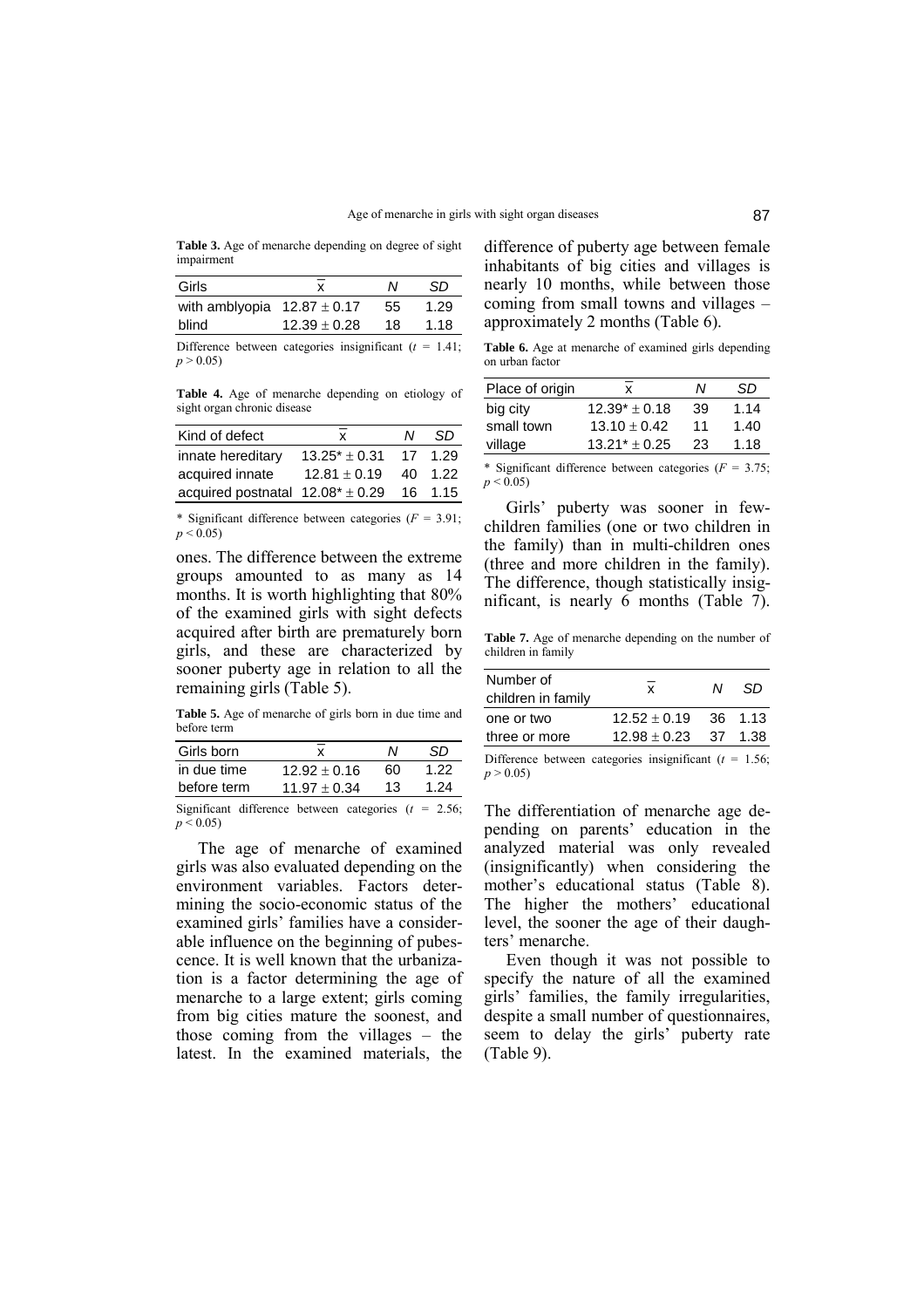Table 8. Girls' age of menarche depending on the mother's educational level

| x | N | .SD                                                  |
|---|---|------------------------------------------------------|
|   |   |                                                      |
|   |   |                                                      |
|   |   | $12.58 \pm 0.25$ 25 1.23<br>$12.90 \pm 0.22$ 39 1.38 |

Difference between categories insignificant  $(t = 0.94)$ ;  $p > 0.05$ 

**Table 9.** Age of menarche depending on regularities in families of examined girls

| Nature of family | x                        | N | .SD     |
|------------------|--------------------------|---|---------|
| normal           | $12.74 \pm 0.27$         |   | 20 1.21 |
| irregular        | $13.08 \pm 0.26$ 23 1.26 |   |         |
|                  |                          |   |         |

Difference between categories insignificant  $(t = 0.90)$ ;  $p > 0.05$ 

Summing up, the age of menarche of schoolgirls of both centers was differentiated most considerably by the etiology of the sight organ disease (including premature birth) and the urban factor. The disease etiology and the urban factor turned out to be dependent factors  $(\chi^2 = 4.61, \nu = 4, p < 0.05)$  in the examined material. The variance analysis in the double classification (the disease etiology and the size of place of origin) indicated the disease etiology as a factor considerably influencing ( $p < 0.05$ ) the beginning of puberty in girls with sight defects.

The age of pubescence of girls with sight defects  $(12.75)$  turned out to be nearly 5 months sooner than the one obtained for Wrocław schoolgirls of the comparative group (13,16 years of age, HULANICKA *et al.* [1990]). Even though my research was conducted 8 years later than the examinations of the comparative group, it does not justify the significant (even considering the secular trend) acceleration of sexual puberty age in girls with sight deficiency, the more so as the puberty age acceleration in Poland has been reduced or even inhibited in the last two tens of years [BIELICKI & HULA-NICKA 1998]. This situation is not explained by the social composition of both groups, either. The majority of girls with sight defects come from big cities admittedly (as in the comparative group), still high percentage of them come from multi-children families, and in 2/3 cases their parents represent low level of education (elementary or vocational education).

The group accepted as a point of reference is quite different in terms of environmental conditions. This group consists of children and teenagers from the urban agglomeration of Wrocław, out of which 80% is brought up in one- or twochildren families, and over 2/3 of mothers and of fathers have at least high education [HULANICKA *et al.* 1990]. It can be concluded from the above information that the social composition of the group represented by the girls with sight deficit is not responsible for their sooner first menstruation age, and quite on the contrary (considering what we know at present about the relationship between the menarche age and socio-economic environment in which children are brought up [MILICER 1968, ZACHARIAS & WURTMAN 1969, KOLASA 1980, ŁASKA-MIERZEJEWSKA 1983, WALISZ-KO *et al.* 1987, WALISZKO 1988, CHARZEWSKI *et al.* 1991, HULANICKA *et al.* 1994, ROGOWSKA 1996]).

However, we may try to explain the cause of sooner pubescence of the examined girls with sight defects in terms of hormonal activity basing on our present knowledge of pubescence and the role of the endocrine system in this process.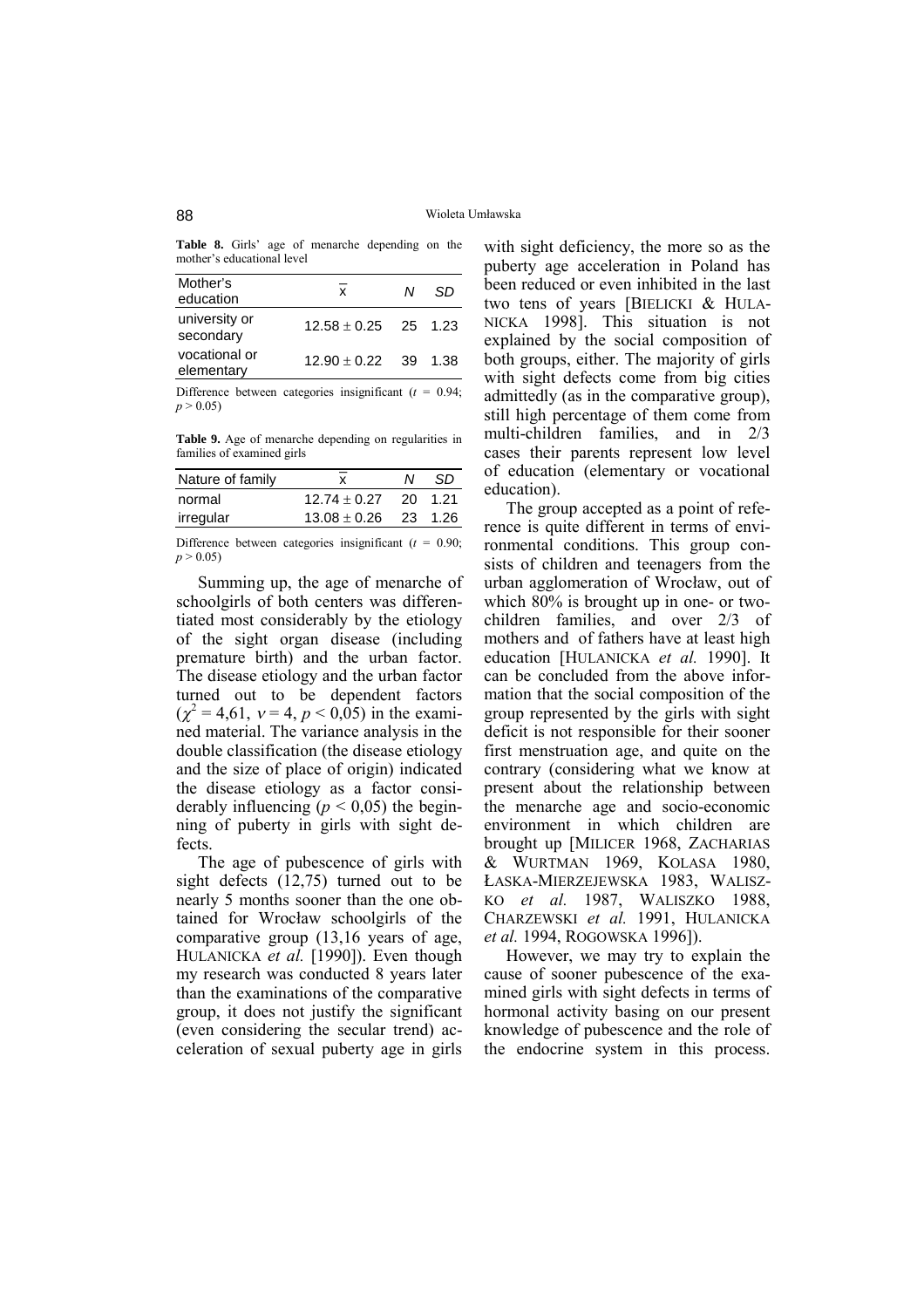Well known and described changes of genitals, shape and body size take place during pubescence as well as the development of secondary sex character. Pubescence is a moderately harmonious process and significant deviations from the correct sequence of events should lead to suspecting pathology [BROWN *et al.* 1995].

The endocrine system is a factor initiating and controlling pubertal processes. The changes taking place within the system during this period concern [METERA & ROMER 1997, ROMER 1997]:

• axis of hypothalamus  $-$  hypophysis  $$ gonads (causing gonadarche, that is somatic changes depending on the increase of sex steroids secretion by gonads);

• axis of hypothalamus  $-$  hypophysis  $$ adrenergic reticular layer (causing adrenarche, that is somatic changes caused by the increased secretion of adrenergic steroids);

• axis regulating secretion and action of growth hormone and growth factors (causing pubertal spurt of body growth).

An increase of pulsating secretion of luliberine (Gn-RH), that is a neurohormone stimulating the release of hypophysial gonadotropins takes place during pubescence. Apart from the night pulsating release, daily pulses also appear during this time, which leads to the pubertal full bloom, menarche and ovulation [STIRLING & KELNAR 1993]. Gn-RH secretion is influenced, among others, by: suprathalamic centers, epiphysis and stimuli originating in the outer environment. As a result, first symptoms of gonadarche in girls are: the development of mammary glands and the increase of growth tempo [METERA & ROMER 1997].

Premature sexual pubescence might be caused by sooner increase of hypothalamus-hypophysis-gonad axis activity (the so-called precocious proper puberty, central or Gn-RH dependent) or by the increase of steroid concentration in blood not preceded by the increase of Gn-RH and hypothalamic gonadotropin secretion (the so-called precocious puberty Gn-RH- independent or false). The latter type of precocious puberty appears far more seldom than the former; its course is not harmonious since hormonal changes do not occur in a correct way [ROMER 1997; SKAŁBA 1998]. Central precocious puberty appears 4-10 times more frequently in girls (because of the lower threshold of gonadotropin secretion found in girls) than in boys and happens usually at approximately 6-7 year of age [METERA & ROMER 1997]. The endocrine symptoms and the sequence of secondary sex characters are the same as during pubescence occurring at its normal age. No dangerous causes of this precocious puberty can be found in over 80% of girls [BROWN *et al.* 1995].

In the examined material no case of such early pubescence among the girls with sight deficit was found  $-$  menarche age of the earliest maturing of them was 9 years of age. Also, no information was gathered as to any special disorders in the pubescence course of the examined girls. In spite of this, I decided to investigate more closely the causes of the central precocious sexual puberty mentioned by clinicists. They are as follows: increased intracranial pressure, infections of central nervous system, perinatal traumas, developmental defects, arachnoid cysts, head injuries during childhood, skull irradiation, intracranial pathologies (neo $plasms$  – more frequent in boys), idio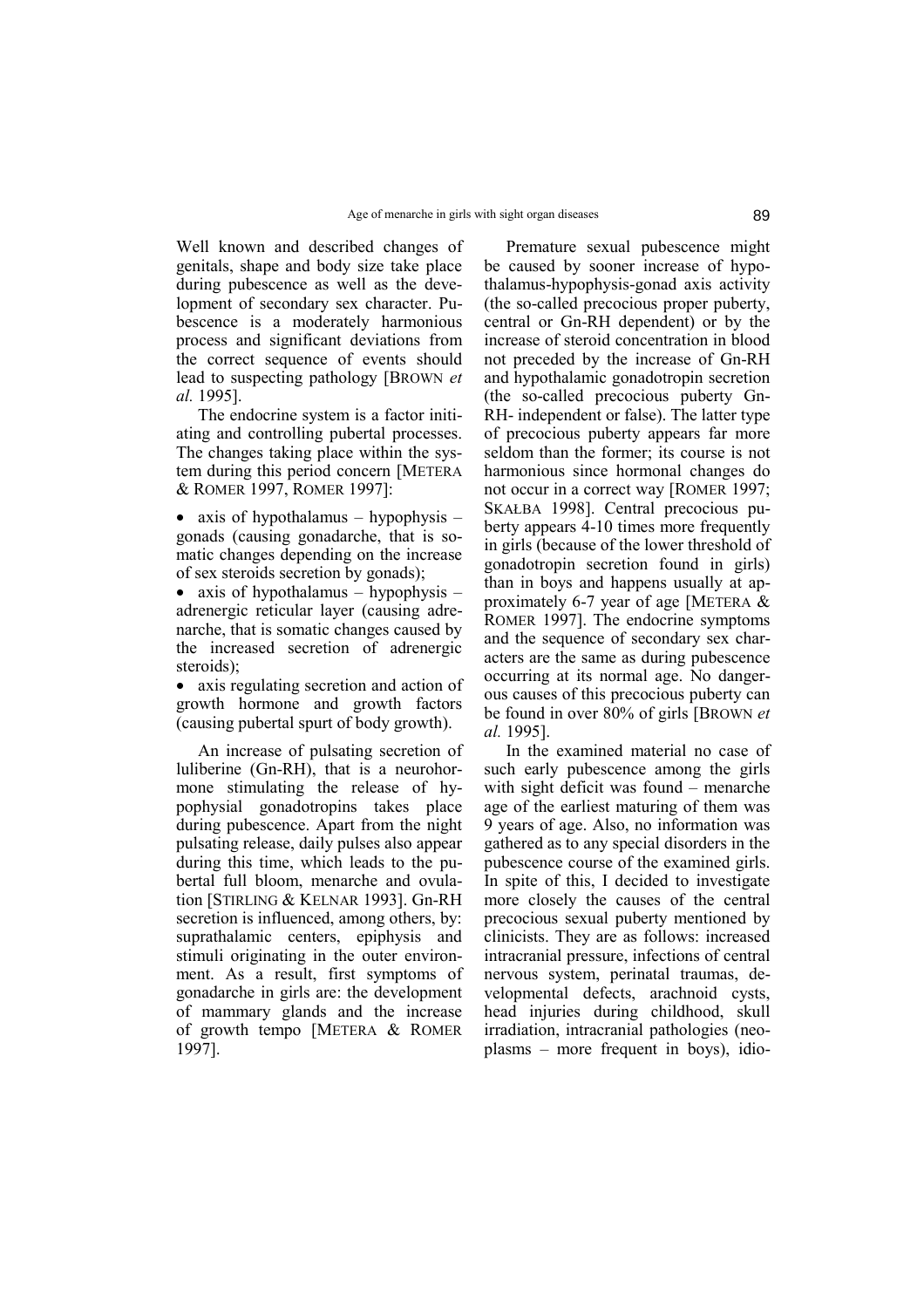pathic causes [BROWN *et al.* 1995; METERA & ROMER 1997].

Several of the above mentioned factors causing precocious puberty in children were also noted among the examined children with sight defects. They included head injuries during childhood  $(N = 11)$ , cerebral neoplasms  $(N = 13)$ with related skull x-rays and irradiations as well as perinatal traumas (*N* = 5). Therefore, one might suspect that they might have influenced the puberty age of the examined girls. The earliest pubescent girls among all with sight defects in the examined material were the ones born prematurely. Despite their small number, their menarche age appeared to be as long as one year sooner than in the remaining girls (Table 4). This result is consistent with ZACHARIAS & WURT-MAN [1964] report of sooner puberty of prematurely born girls among those with sight defects.

Causes of premature births and further physical development of those children (especially the phenomenon of compensation in somatic characteristics, that is the catch-up growth in relation to the children born in due time) constitute the subject of research and many publications [MISIAK 1990, KITCHEN *et al.* 1992, STĘPIŃSKI 1993, ORKWISZEWSKA & GŁADYKOWSKA-RZECZYCKA 1994, ŁUCZAK 1996, SZULC & CHAZAN 1997]; however, our knowledge of puberty age of prematurely born girls is very limited. ZACHARIAS & WURTMAN [1964] were precursors of research in the field of puberty age of the girls with sight defects. They obtained results indicating sooner menarche age of blind girls in comparison to their seeing peers. The scientists' explanation of the research results was that the light stimulus is likely to influence the activation of the neuroendocrine axis even in individuals with no light perception, but their lack of retina reaction to this stimulus probably disturbs in some way the organism equilibrium, which might result in a sooner menarche age in case of blind girls. This research was the first one attempting to find relation: light stimulus  $\rightarrow$  retina  $\rightarrow$ female ovary. Also BUDAY [1981], ŁUCZAK [1992], and BUDAY & KAPOSI [1995] report sooner menarche age of blind girls in comparison to the seeing ones. There is a certain regularity in the above mentioned authors' research  $-$  the greater the sight impairment, the sooner the menarche age, i.e. blind girls enter puberty first, then blind girls with perception of light, and then the ones with amblyopia. This regularity is also confirmed by my research. Blind girls menstruated 6 months before the ones with sight impairment; the difference between both groups of girls appeared statistically insignificant, most probably as a result of the small number of girls with sight deficit (Table 2). There are, however, reports in the literature that no differences were observed between the puberty age of the girls with sight deficit of various degree, living in similar social environment conditions [THOMAS & PIZZA-RELLO 1967, GUAZZELLI *et al.* 1979, BUDAY 1981].

Though the authors of the research works on puberty age in girls with sight deficit agree that there exists a relation between the sooner menarche age of these girls and the endocrine epiphysis activity [BUDAY 1981, ŁUCZAK 1992]. Recent research of secretory activity of epiphysis demonstrated that even in some blind patients, lacking light perception (but with retained circadian light and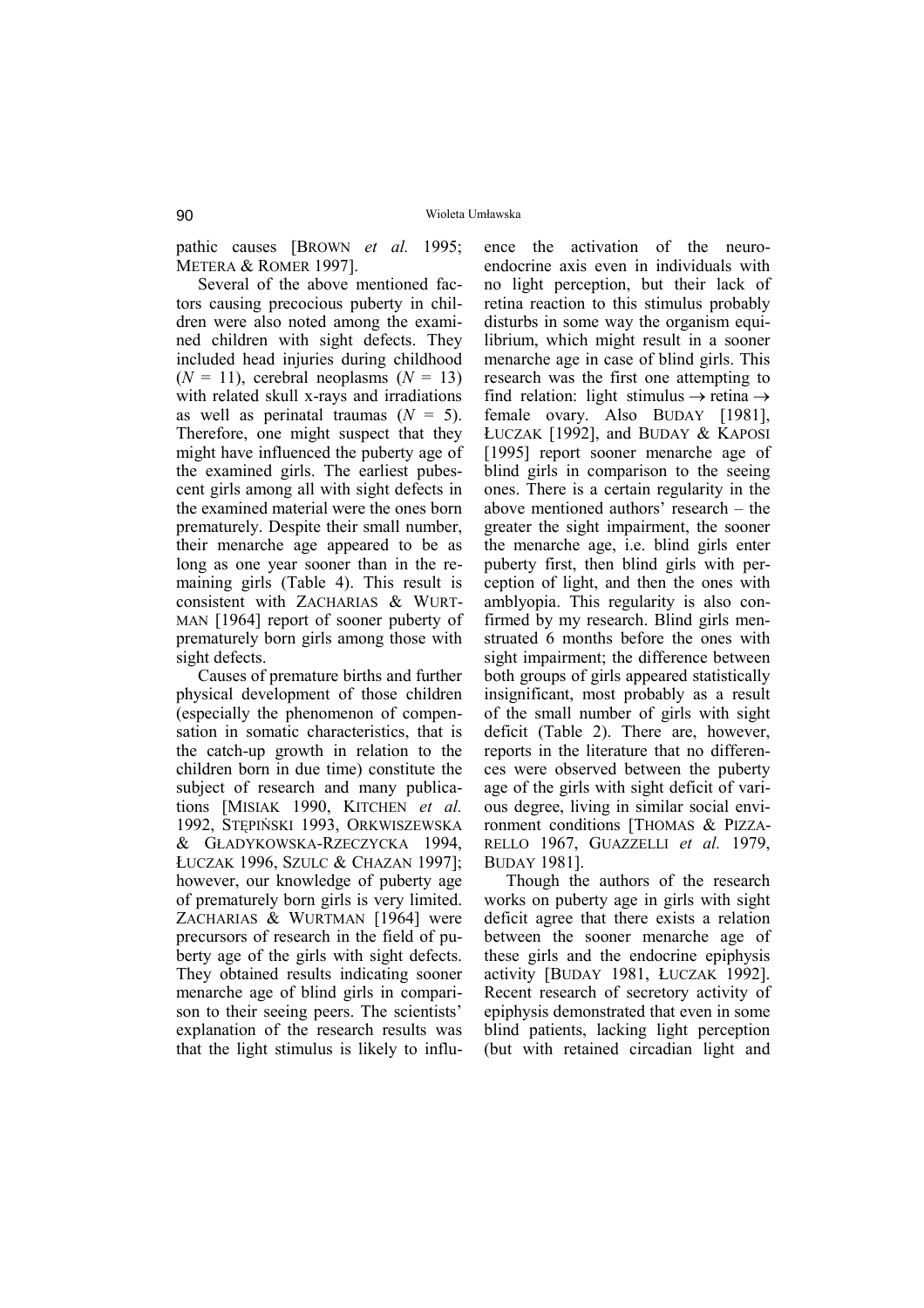darkness rhythm) the inhibition of melatonine secretion occurs under the influence of their exposition to very bright light [CHEISLER *et al.* 1995]. The authors of this research believe that there are two basically different systems of light perception in humans. The first system is far more sensitive to light stimuli, and the light stimulus passes through a number of structures on its way to sight centers of cerebral cortex: light stimulus  $\rightarrow$  retina  $\rightarrow$  optic nerves  $\rightarrow$  optic nerves' chiasm  $\rightarrow$  optic tracts  $\rightarrow$  lateral geniculate body  $\rightarrow$  optic radiation  $\rightarrow$  optic cortex. The other system, far less sensitive to light impulses in the seeing individuals, is a system in which light stimulus is carried from retina to hypothalamus, and precisely to suprachiasmatic nucleus. From there the light stimulus passes through postganglionic adrenergic fibers to epiphysis causing the inhibition of melatonine secretion [CHEISLER *et al.* 1995].

Thus, it seems that in blind individuals with a retained circadian rhythm, the latter light perception system has a special significance. The inhibition of melatonine secretion under the influence of light impulse originating in the outer environment, even in individuals lacking light perception, allows as a result for the acceleration of puberty processes [BELLASTELLA *et al.* 1995].

In my opinion, the earlier menarche age of the examined girls with the sight deficit might be explained in view of the factors causing the acceleration of puberty mentioned by clinicists, such as neoplasms, injuries and irradiations of the central nervous system, and especially the theory of existence of two separate light perception systems in humans presented above.

### **Conclusions**

The following conclusions have been reached:

(1) Sooner puberty age of the examined girls with sight defects in comparison to the seeing girls:

– cannot be the effect of the secular trend exclusively;

– also, it cannot be explained by social structure of the examined group of girls in relation to the system of reference;

 $-$  it might be caused by (relatively numerous among the examined girls) a group of prematurely born girls, entering puberty a whole year sooner than the ones born in due time.

(2) It seems that the main cause of sooner puberty of the girls with sight organ diseases shall be seen in the disturbed (by their disability) activity of the neurohormonal system, and particularly in the secretory activity of epiphysis.

#### **References**

- BELLASTELLA A., A.A. SINISI, T. CRISCUOLO, A. DE BELLIS, C. CARELLA, S. IORO, F. PARLATO, T. VENDITTO, G. PISANO, 1995, *Melatonin and the pituitary-thyroid status in blind adults: a possible resetting after puberty*, Clinical Endocrinology, **43**, 707-711
- BIELICKI T., B. HULANICKA, 1998, *Secular trend in stature and age at menarche in Poland* [in:] *Secular Growth Changes in Europe*, Bodzsar B.E., C. Susanne (ed.), Eötvös Univ. Press, Budapest, pp. 263-279
- BROWN D.C., H.F. STIRLING, C.J.H. KELNAR, 1995, *Przedwczesne pokwitanie,* Aktualności Pediatryczne, **4**, 58-62
- BUDAY J., 1981, *Age at menarche in girls with sensory deprivation*, Acta Medica Auxologica, **13**, 131-139
- BUDAY J., I. KAPOSI, 1995, *Body development and physique of visually impaired children*, Pro-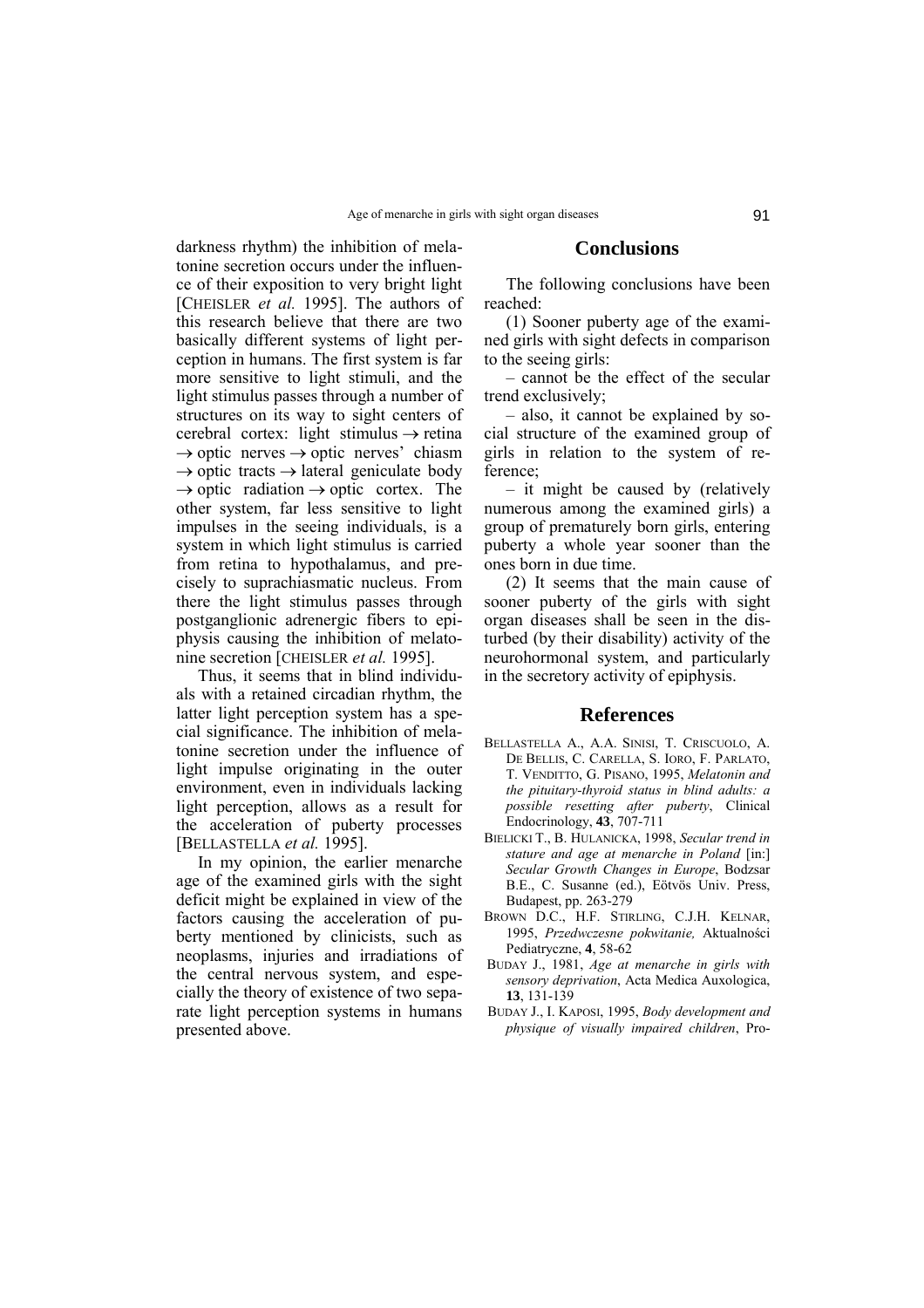ceedings of the  $7<sup>th</sup>$  Tartu International Anthropological Conference 29 May-2 June, Tartu

- CHARZEWSKI J., T. ŁASKA-MIERZEJEWSKA, H. PIECHACZEK, L. ŁUKASZEWSKA, 1991, *Wiek menarche dziewcząt warszawskich 1976-1986*, Wychowanie Fizyczne i Sport, **35**, 15-29
- CHEISLER C.A., T.L. SHANAHAN, E.B. KLERMAN, H. MARTENS, D.J. BROTMAN, J.S. EMENS, T. KLEIN, J.F. RIZZO, 1995, *Supression of melatonin secretion in some blind patients by exposure to bright light*, The New England J. Med., **332**, 6-11
- GUAZZELLI R., M. PIAZZINI, C. CONTI, E. MONTALI, I. INZITARI, 1979, *Eta del menarca nelle non vendeti dalla prima infanzia*, Acta Med. Auxol., **11**, 45-51
- HULANICKA B., CZ. BRAJCZEWSKI, W. JEDLIŃSKA, T. SŁAWIŃSKA, A. WALISZKO, 1990, *Duże miasto - Małe miasto - Wieś. RÛżnice w rozwoju fizycznym dzieci w Polsce*, Monografie Zakładu Antropologii PAN, Wrocław
- HULANICKA B., E. KOLASA, A. WALISZKO, 1994, *Dziewczęta z GÛrnego Śląska*, Monografie Zakładu Antropologii PAN, 11, Wrocław
- KITCHEN W.H., L.W. DOYLE, G.W. FORD, C. CALLANAN, 1992, *Very low weight and growth to age 8 years*, Am. J. Diseas. Child., **146**, 40-45
- KOLASA E., 1980, *Wiek menarchy a budowa fizyczna studentek wrocławskich w zależności od warunkÛw środowiskowych*, Materiały i Prace Antrop., **99**, 3-62
- ŁASKA-MIERZEJEWSKA T., 1983, *Wpływ społecznego zrÛżnicowania ludności wiejskiej na wiek menarchy i jego trend sekularny*, Materiały i Prace Antrop., **103**, 21-45
- ŁUCZAK E., 1992, *Wybrane uwarunkowania rozwoju somatycznego uczniów w wieku 7-19 lat z wadą wzroku*, [in:] *Biologia Populacji Ludzkich WspÛłczesnych i Pradziejowych*, WSP Słupsk, pp. 241-250
- ŁUCZAK E., 1996, Rozwój fizyczny uczniów z *porodÛw wcześniaczych w wieku 7-19 lat,* Przegląd Antropologiczny, **59**, 121-125
- METERA M., T.E. ROMER, 1997, *Zasady rozpoznawania i leczenia przedwczesnego dojrzewania płciowego*, Klinika Pediatryczna, **5**, 239-246
- MILICER H., 1968, *Wiek menarchy dziewcząt wrocławskich w 1966 r. w świetle czynników środowiska społecznego*, Materiały i Prace Antrop., **76**, 25-60
- MISIAK K., 1990, *Epidemiologia wcześniactwa i wad rozwojowych u noworodków matek zamieszkałych na terenie skażeń przemysłowych huty miedzi Legnica*, Praca doktorska, Akademia Medyczna we Wrocławiu
- ORKWISZEWSKA A., J. GŁADYKOWSKA-RZECZYC-KA, 1994, *Częstość urodzeń i stan rozwoju noworodkÛw przedwcześnie urodzonych z masą ciała poniżej 2500g w rejonie Gdańska*, Przegląd Antropologiczny, **57**, 33-39
- ROGOWSKA E., 1996, *Środowiskowe uwarunkowania wieku menarche*, Zmienność Biologiczna Człowieka, **3**, 151-160
- ROMER T.E., 1997, Rola hormonów w procesie *wzrastania*, Klinika Pediatryczna, **5**, 190-193
- SKAŁBA P., 1998, *Endokrynologia kliniczna*, PZWL, Warszawa
- STĘPIŃSKI W., 1993, Przyczyny porodów *przedwczesnych u kobiet z Wrocławia i woj. wrocławskiego*, Praca doktorska, Akademia Medyczna we Wrocławiu
- STIRLING H.F., C.J.H. KELNAR, 1993, *Pokwitanie*, Aktualności Pediatryczne, **2**, 166-173
- SZULC E., B. CHAZAN, 1997, Poród przedwczesny. *Prewencja małej masy urodzeniowej noworodkÛw*, Medycyna Wieku Rozwojowego, **1**, 569-576
- THOMAS J.B., D.J. PIZARELLO, 1967, *Blindness, biologic rhythms, and menarche*, Obstet. Gynecol., **30**, 507-509
- WALISZKO A., 1988, *The evolution of social gradients in menarcheal age in Wrocław between 1966 and 1976*, Studies in Physical Anthropology, **9**, 3-15
- WALISZKO A., B. HULANICKA, T. BIELICKI, 1987, *Społeczne zrÛżnicowanie wieku menarchy dziewcząt na GÛrnym Śląsku w 1981 roku*, Przegląd Antropologiczny, **53**, 51-75
- ZACHARIAS L., R.J. WURTMAN, 1964, *Blindness: Its relation to age of menarche*, Science, **144**, 1154-1155
- ZACHARIAS L., R.J. WURTMAN, 1969, *Age at menarche. Genetic and environmental influences*, The New England J. Med., **280**, 869-875